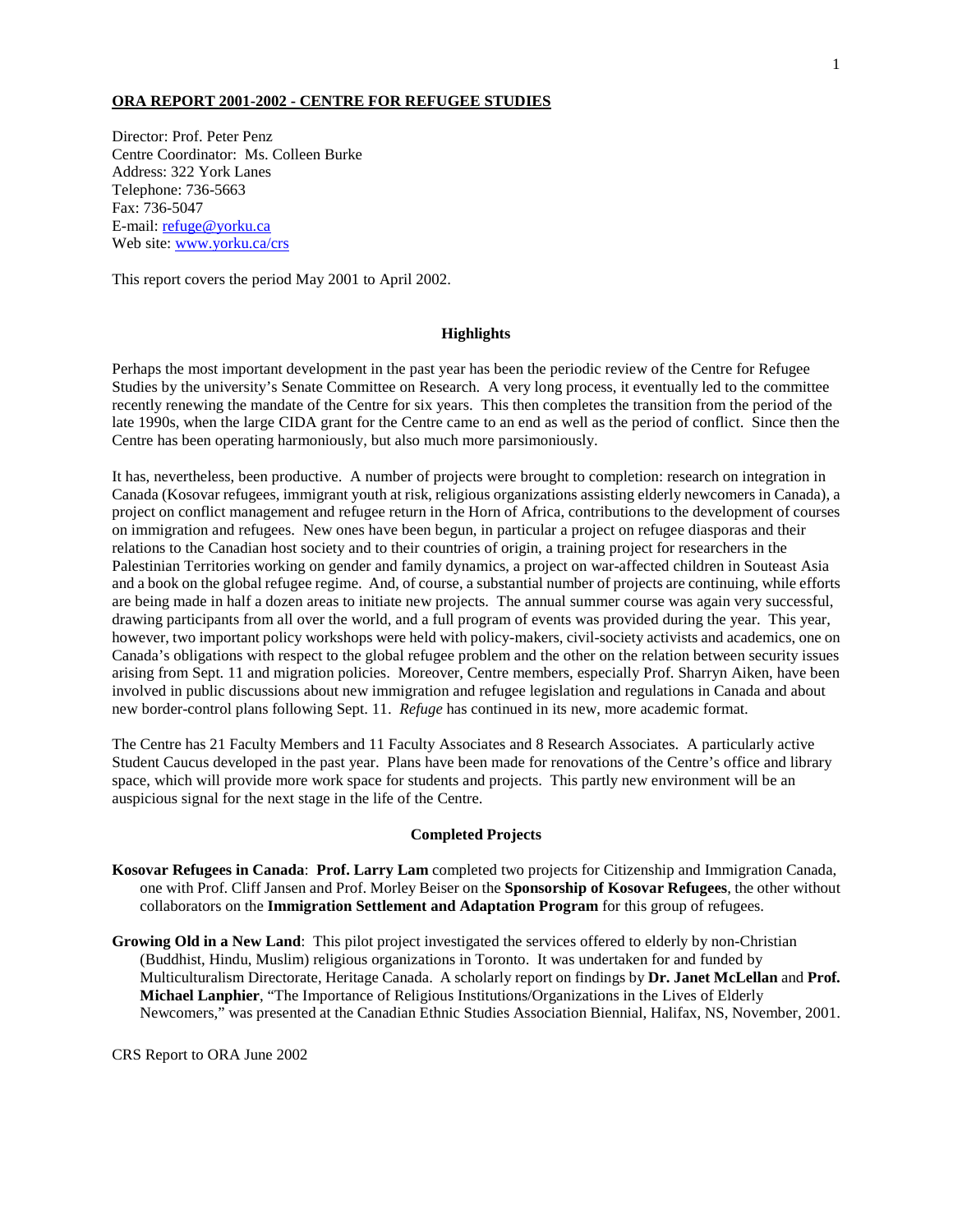A project report was produced and distributed.

- **Newcomer Youth at Risk**: Prof. Larry Lam completed this sub-project on newcomer youth who did not enter the Canadian school system for a larger project by the Centre of Excellence for Research on Immigration and Settlement for Citizenship and Immigration Canada.
- **Conflict Management and Refugee and IDP Return in in the Horn of Africa**: **Prof. Howard Adelman** completed his studies for the development of *an Early Warning and Conflict Management System (now called CEWARN*) for the countries of the Horn of Africa under the auspices of the Inter-Governmental Authority for Development (IGAD) as well as *the Ethiopian and Eritrean Refugee and Internally Displaced Persons (IDPs) Return and Reintegration programs in relation to the cessation of hostilities and the Peace Agreement.*
- Contributions to **Educational Media Partnership on Immigration and Refugee Issues for Computer Assisted Learning** (**EMPIRICAL)**: This project (funded by *Ontario Administration of Settlement and Integration Services* and administered by the Centre of Excellence for Research in Immigration and Settlement) is to develop a new inter-university curriculum on immigration, refugee movements, integration and ethno-cultural diversity. CRS Faculty Members and Associates **Profs. Howard Adelman, Sharryn Aiken, Wenona Giles**, and **Alan Simmons** were among a team of EMPIRICAL consultants and course directors who developed a set of 11 undergraduate Internet-based distance education courses (consisting of 12 modules, apart from the introductory course with 24 modules) that address these issues and that utilize research and researcher resources. At the same time, the CRS Resource Centre, under the direction of its Coordinator, Mr. Donald Mitchell, was engaged in research for these courses (with three researchers) and in cataloguing video resources (over 400 hours of footage) to be used in the courses. (All of this footage is fully indexed and available as part of the CRS Resource Centre collection.)
- **Syllabus for a Short Course Within the "University of Immigration And Diversity"**: This project consisted of the development of syllabi for 13 short courses on immigration, integration and diversity for civil servants and NGO practitioners and was organized by Metropolis / Ottawa. Various members of the Centre for Refugee Studies performed roles in this project, including as workshop leaders and specific syllabus developers (**Profs. Sharryn Aiken and Lorne Sossin** for "The Normative and Legal Framework", **Prof. Peter Penz** for "Canada's Refugee and Humanitarian Policies" and **Prof. Valerie Preston** for "Social, Political and Cultural Integration") and as editor of the material: **Prof. Howard Adelman**, who put the syllabi together in a volume entitled *Immigration Policy and Practice in Canada* and wrote the introduction for it.

# **New Projects**

**Social cohesion and international migration in a globalizing era: transnational solidarities and newcomer incorporation in Canada**: This three-year study, headed by **Prof. Michael Lanphier**, is to identify domestic and international influences shaping the integration of refugees in Canada, especially those from war-torn nations maintaining close ties to their country of origin. Researchers plan to study refugee groups that have had four different migration experiences: relatively new arrivals who received little government assistance (Colombians, Sudanese); populations with long-standing out-migration networks (Croatians, Filipinos); groups with short-lived and finite out-flows (Cambodians, Chileans, Ethiopians, Guatemalans, Salvadorians, Vietnamese); and groups with long-term ongoing refugee patterns (Sri Lankan Tamils and Kurds). Apart from Prof. Lanphier, the team includes CRS members **Prof. Luin Goldring, Dr. Janet McLellan, Dr. Cheran Rudhramoorthy** and **Dr. Mohammed Hassan**, as well as other academic researchers in Vancouver, Prince George, St. Catherine, Toronto, Montréal, and Halifax. The project is the outcome of an application to a Strategic Grant competition under the theme of "Social Cohesion" by the Social Sciences and Humanities Research Council, which first seed-funded the proposal and then awarded \$563,000 for the project.

**Changing family dynamics in displaced communities of Islamic Origin: an educational/training program**: The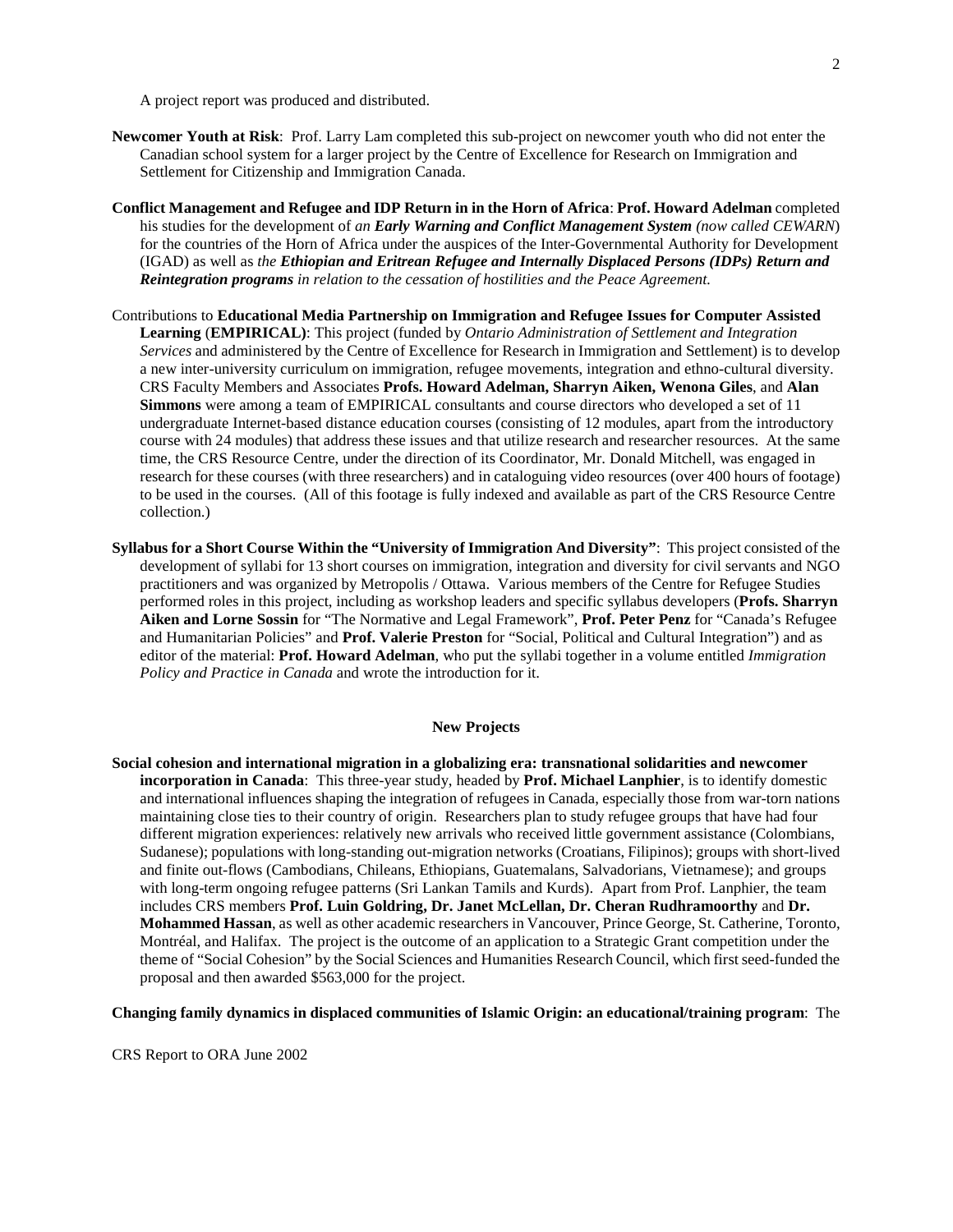two-year project, funded by the Ford Foundation for \$573,080, will create an interactive educational program for front-line researchers (academic and practitioners) in the Palestinian Territories. It includes (but is not confined to) researchers involved in a large comparative, cross-national Major Collaborative Research Initiative (MCRI) on family dynamics in Islamic diasporas, headed by **Prof. Haideh Moghissi**, with co-investigators **Profs. Saeed Rahnema and Mark Goodman**. (See under "On-going Projects" below.) This project supports the MCRI project through the sharing of methodological, substantive and policy knowledge and expertise and the provision of a forum for the dissemination of research findings. An initial workshop was held in Amman, Jordan, for researchers from there and from Gaza.

#### **Children Caught in Conflicts: Assessing the Impact of Conflict on Children in East Asia and the Pacific:**

CRS is one among five partner institutions in this joint undertaking along with the UNICEF Regional Office for East Asia and others.This study aims at an enhanced knowledge base relating to children affected by armed conflict in the East Asia and Pacific region, with a focus on Indonesia, the Philippines and the Thailand-Myanmar border. The project will identify and define child protection strategies for these specific types of conflict, which are often geographically localized, generally of varying intensity and directly affecting a small portion of the population. **Dr. V. Vijayakumar**, Visiting Scholar and International Liaison Coordinator for Asia and **Mr. William Deng Deng**, an External Associate of the Centre are two of the four Project Leaders in this project. The project is receiving funding from CIDA and UNICEF. Although the project is for a period of 18 months, attempts are underway to expand on the outcome and plan for a more meaningful dialogue with civil society, NGOs, the legal profession, academic institutions and the governments in the region to improve awareness and involve them the future work related to the protection of children during conflicts.

**The Global Refugee Regime: Charity, Management, and Human Rights**: **Mr. Tom Clark**, a Research Associate of CRS, began to write a textbook on the above topic. An advisory committee struck by the Centre is assisting him.

#### **On-going Projects**

- **Refugees in Limbo**: This project of **Prof. Michael Creal's**, which is to study the situation of the many thousands of refugees and refugee claimants in Canada living in "limbo" and thus assess this aspect of Canada's refugee determination system, has continued to collect cases.
- **Integrating Diversity**: **Prof. Lanphier**, in collaboration with CERIS, is co-directing this study of immigrant integration with respect to economic activity, housing, education, health and community in Greater Toronto. The output is to be an edited volume, to be published by the University of Toronto Press.
- **Ethics of Development-Induced Displacement**: Of the two sub-projects on this topic, both headed by **Prof. Peter Penz**, the funded period of the Indo-Canadian sub-project, which is on the responsibilities of national development authorities, came to an end early in 2000, but the dissemination portion continued. Project findings were reported at dissemination workshops arranged by the Shastri Indo-Canadian Institute in New Delhi and Ottawa (supported by funding from CIDA). Plans were made for a volume to be published in India. The Canadian sub-project on international responsibilities (funded by the SSHRC) continued. Ms. Amani El Jack completed the last research field trip studying the gender dimension of displacement from Sudan. Plans have been made for two publications, one on the field research on particular cases, the other on ethical issues and standards. With respect to the latter, papers were prepared for presention in panels at conferences in May and June 2002. CRS Faculty Member **Prof. Pablo Idahosa** is part of the large team for this project. He, Prof. Penz and project researchers Ms. El Jack and Ms. Gruner gave a panel on "Development, conflict and human security" in York University's International Development Week.

**Ethics and International Intervention**: This project consists both of a Gerstein Advanced Seminar Series on this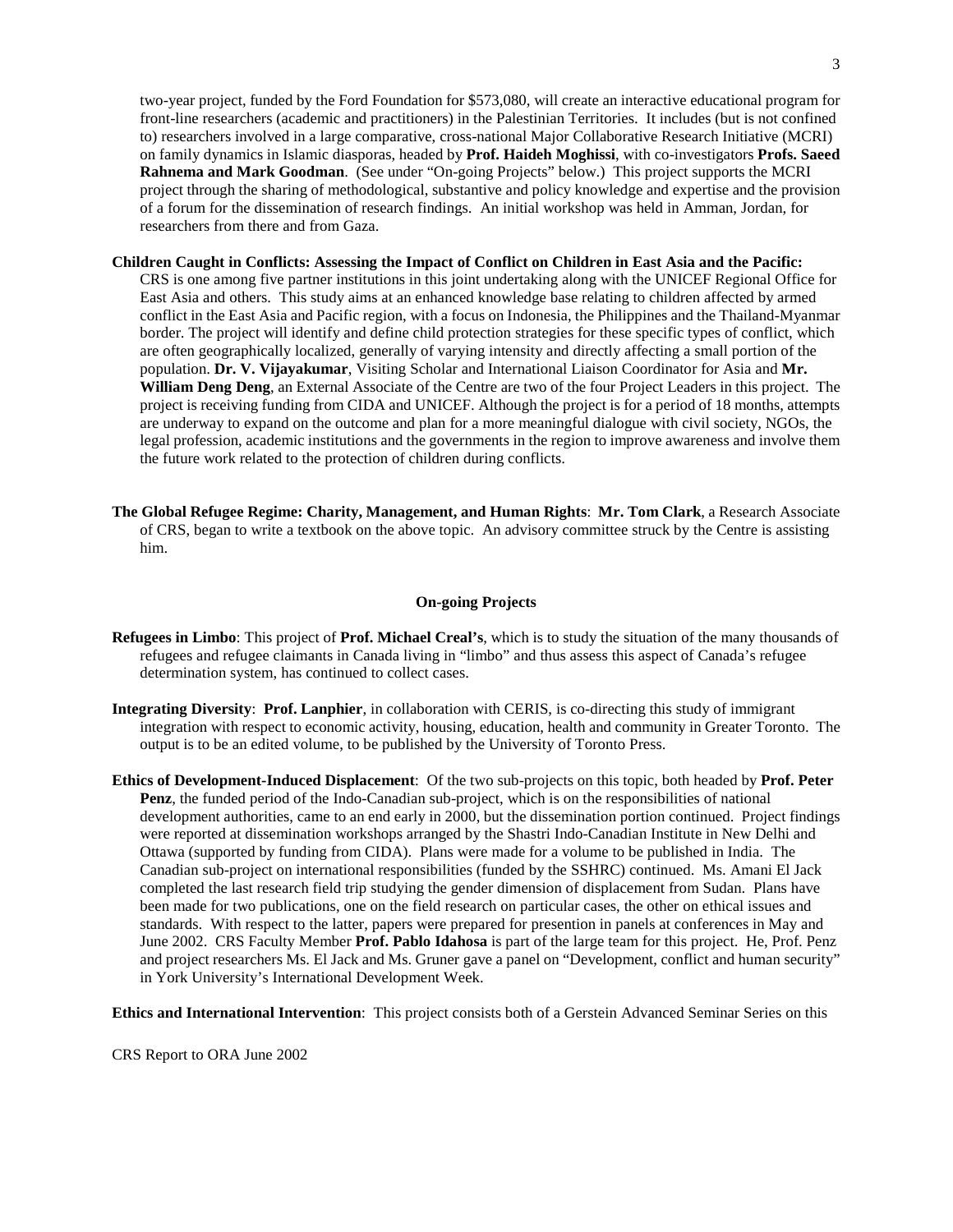topic, now concluded with two more seminars in the fall of 2001, and a SSHRC-funded Research Development Initiative, which focuses on the cases of Serbia-Kosovo and Sudan. It includes CRS Faculty Members **Profs. Howard Adelman, David Dewitt and Peter Penz** and is being carried out jointly with the Centre for Practical Ethics and the Centre for International and Security Studies. In the past year the research plan was developed, the research initiated and a research partnership with the Key Centre on Governance, Justice and Ethics at Griffiths University in Brisbane, Australia, established. Presentations on this topic were made at a CRS Brownbag Seminar and Profs. Adelman and Penz participated in a joint MSF/CRS panel on "The ethics of humanitarian intervention" last October.

**International Conference on Responses to War Crimes, June 4 - 6, 2003, York University**: Co-convenors: Government of Canada and Osgoode Hall Law School. Organizing director: **Prof. Sharry Aiken**. Funding is expected from the Government of Canada and other sponsors. To find ways to ensure the accountability of those responsible for genocide, war crimes and crimes against humanity, the conference will bring together over seventy practitioners and explore best practices, the role and mobilization of civil society and Canada's experience and recommend a model to the international community.

#### **Project development**

 CRS is developing projects in the following areas: Natural disasters and emergency responses Refugee advocacy Strengthening refugee-camp education Major environmental changes and their prospective displacement and health effects Inequities in the global refugee regime Adolescent genocide survivors in Rwanda

In addition, CRS has taken the initiative in exploring York's capabilities in the area of development, conflict and human security and has participated in plans for the development of a graduate program at York on International Program Management.

## **Events and educational activities**

In the winter, two one-day conferences were held by CRS, both funded by the Canadian Centre for Foreign Policy Development (CCFPD) of the Government of Canada. Both involved participation by government officials, NGO representatives and academics (including one who came from Mexico) and were conducted under Chatham House rules. The first, held January 18, was a policy workshop on "**The Global Refugee Problem and Canada's Policies: Challenges and Options**". CRS then produced a report on the deliberations and conclusions. The second, held March 15, was a roundtable on "**Migration and security: September 11 and implications for Canada's policies**" organized at the request of CCFPD. The report on the latter has been produced by a rapporteur provided by CCFPD. Both are available on request.

## The annual **Summer Course on Refugee Issues**

This year's course (May 25 – June 2, 2002) attracted over sixty participants from countries including Canada, the United States, The United Kingdom, South Africa, Uganda, Sudan, Kazakhstan, Congo and Armenia. Participants included practitioners in the area of refugee resettlement, people working in government refugee determination mechanisms, refugee lawyers, journalists, academics and refugees. The summer course faculty includes academics from York and other institutions, refugee and immigration lawyers, representatives of UNHCR and non-governmental organizations.

The regular "brown bag" seminars of CRS and other special events sponsored by CRS consisted of the following: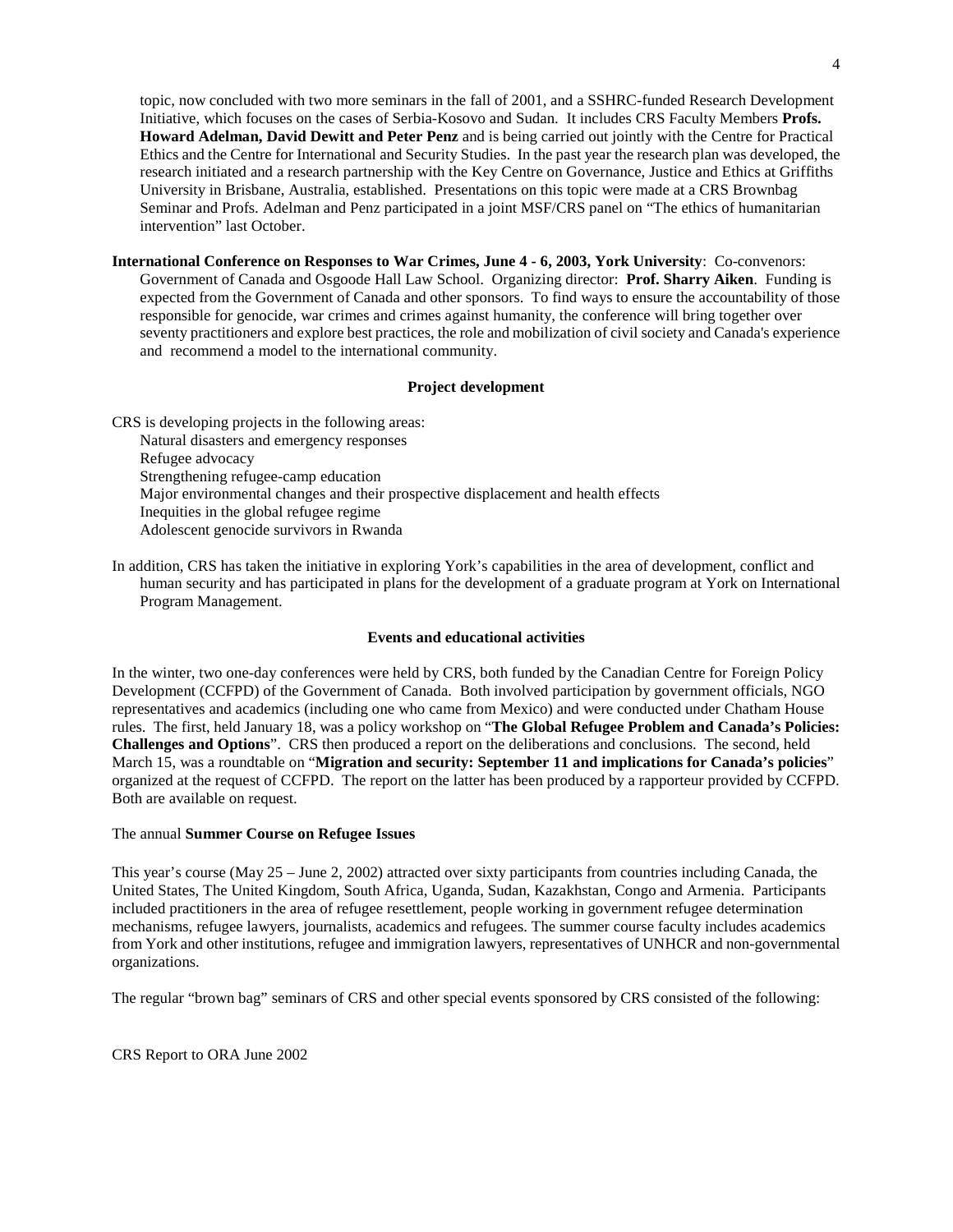15 October, 2001 Panel with Prof. Howard Adelman, Prof. Michael Creal, Prof. Michael Lanphier, Prof. Peter Penz and V. Vijayakumar "The Global Refugee Problem and Canada's Obligations" Co-sponsored by Medecins sans Frontiers

31 October, 2001 Panel with Prof. Howard Adelman, Sharryn Aiken, Greg Lyndon, Khaki El Farouk, Prof. Peter Penz "Terrorism, Borders, and Refugees" Co-sponsored by CERIS

16 January 2002 Prof. Howard Adelman (former CRS Director) "The New Immigration Regulations" Co-sponsored by CERIS

23 January 2002 Dr. Tom Clark (former National Coordinator of the Inter-Church Committee on Refugees) "The Global Refugee Regime: Charity, Management, and Human Rights"

6 February 2002 Prof. Howard Adelman (former CRS Director) and Prof. Peter Penz (CRS Director) "The Ethics of International Intervention"

20 February 2002 Dr. Annette Ittiq DFAIT Human Security Fellowship, Centre for International and Security Studies "Afghan Refugees, Returnees, and IDPs: Protection Issues and Strategies"

27 February 2002 Prof. Vijay Agnew, Director, Centre for Feminist Research "Immigrant Women, Violence And Health Across the Lifespan "

7 March, 2002 Asif Rahimi "Reconstruction in Afghanistan" Co-sponsored by CARE

13 March, 2002 Greg Lyndon, CRS External Associate, Head of the High Commissioner for Human Rights Kosovo Sub-Office, Field Operation in the Federal Republic of Yugoslavia "Reflections from the Field: Human Rights in Afghanistan and Kosovo"

20 March, 2002 Patricia Ama Tokunbo Williams, PhD, CRS External Associate "Newcomers and Unapproved Refugees: Access to Services" Co-sponsored with CERIS

26 March, 2002 "Human Rights in Islamic Societies and Traditions" Panel with: Prof. Haideh Moghissi, Dr. Ezat Mossallanjad, Mr. Tarak Fatah, and Ms. Maliha Chishti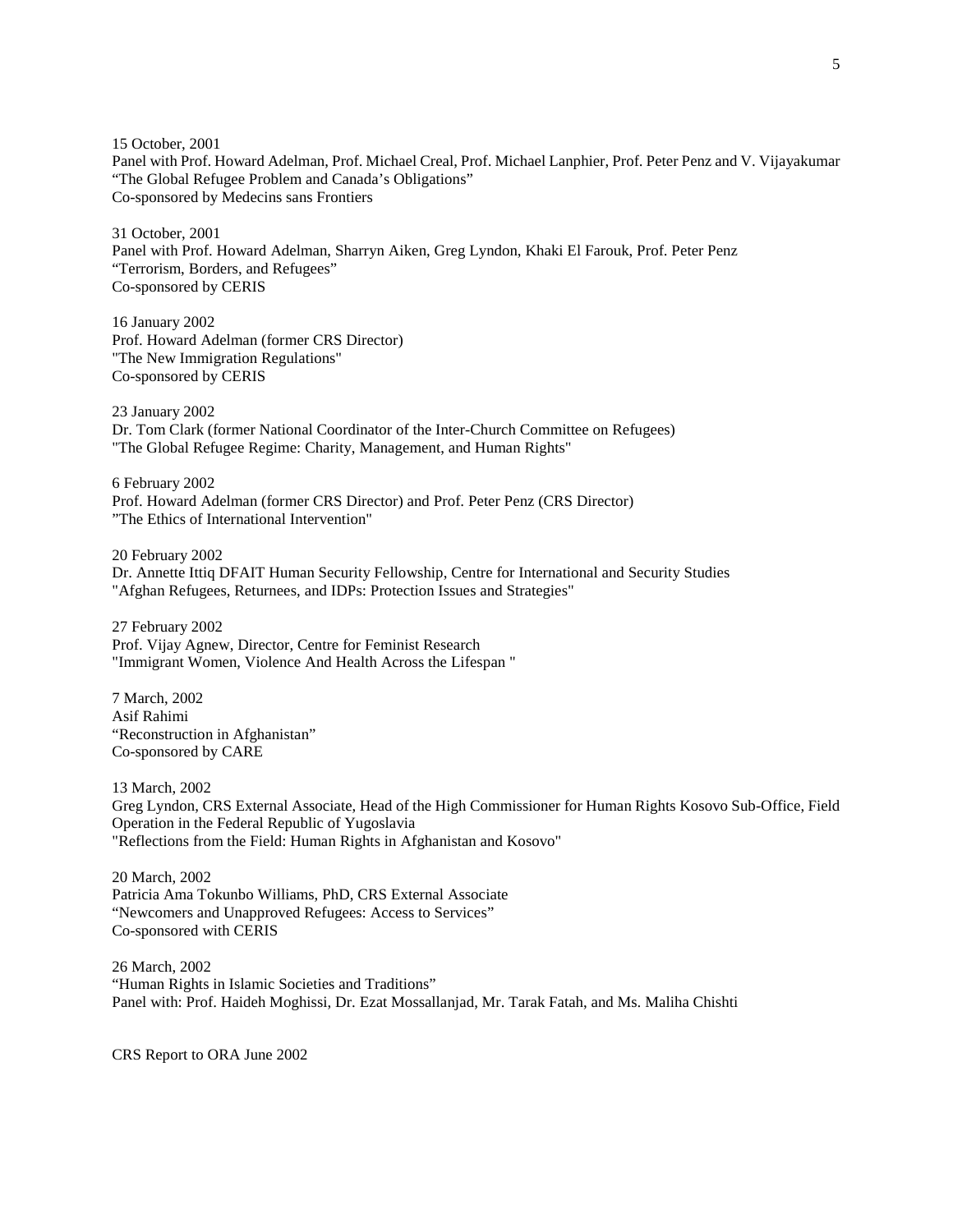Moderator; Ms. Noha Mohammed Sponsored by the Islamic Studies Collective Co-sponsored by, CRS, FES,GSA and York University Pakistani Students' Association

The graduate **Diploma** program in Refugee and Migration Studies had **42** students registered at the end of the teaching year and the parallel undergraduate **Certificate** program had **72** students registered. Dr. Peter Nyers received his PhD in this field, successfully defending his dissertation on "Body Politics in Motion: Refugees and States of/in Emergency."

## **Publications**

Under the editorship of **Prof. Sharryn Aiken**, the journal *Refuge* continued with its new, more academic format of four issues per year, which are longer than the issues until 2000.

The following issues were produced in 2001-2002: *UNHCR: The First Fifty Years*, 19:5 (May 2001), Guest Editor, Elisabeth Rehn *Xeno-Racism and International Migration*, 19:6, Guest Editor, R. Cheran *Refugee Reception and Integration: Best Practices*, 20:1 (November 2001), Guest Editor Marzia Ali *Children at Risk*, 20:2 (February 2002), Guest Editor Geraldine Sadoway

#### **International and domestic links**

A Memorandum of Understanding between the **Center for Refugees and Forced Migration Studies at the Institute for Sociological, Political and Juridical Research at Ss. Cyril and Methodius University** in Skopje, Macedonia, and CRS to cooperate in the development of a graduate curriculum at Ss. Cyril and Methodius University and collaborative research projects was signed. This was followed by a visit by Institute Director Pande Lazarevski to CRS in January, to get responses to the draft for the graduate program, and a visit in March by Dr. Tom Clark, Research Associate at CRS, to Skopje for an initial set of lectures and informal discussion with the prospective faculty members of this program.

The Director of CRS participated in a team from York University that visited the Faculty of Law at the **National University of Colombia** in Bogota to provide advice on the development of a new graduate program. As a result, it was agreed to develop collaborative work on the issue of internal displacement in Colombia. This is covered in a Memorandum of Understanding between the two universities, which is currently being finalized.

Within Canada, a meeting was held between members of the Executive of CRS and of the **Canadian Council for Refugees** and it was agreed to develop a partnership for research collaboration, based on a Memorandum of Understanding that is in the process of development.

#### **Improvements in research resources**

This past year, the Resource Centre's 11,000-record bibliographic database of fully catalogued and indexed documents was redesigned and features of the database were updated. The Resource Centre's Inmagic DB/Textworks for Libraries database, accessible through the CRS Resource Centre web page [www.yorku.ca/crs/resource\_centre], now enables researchers world-wide to conduct detailed and searches of the CRS collection. Using one of a series of sophisticated search or 'query' screens, a researcher can search combining one or more entries in many different fields within this bibliographic database. While much of the database is self-explanatory, on-line and telephone assistance is provided to researchers who might have difficulty or for those who aim to conduct more thorough searches.

## **Centre governance, membership, management and facilities**